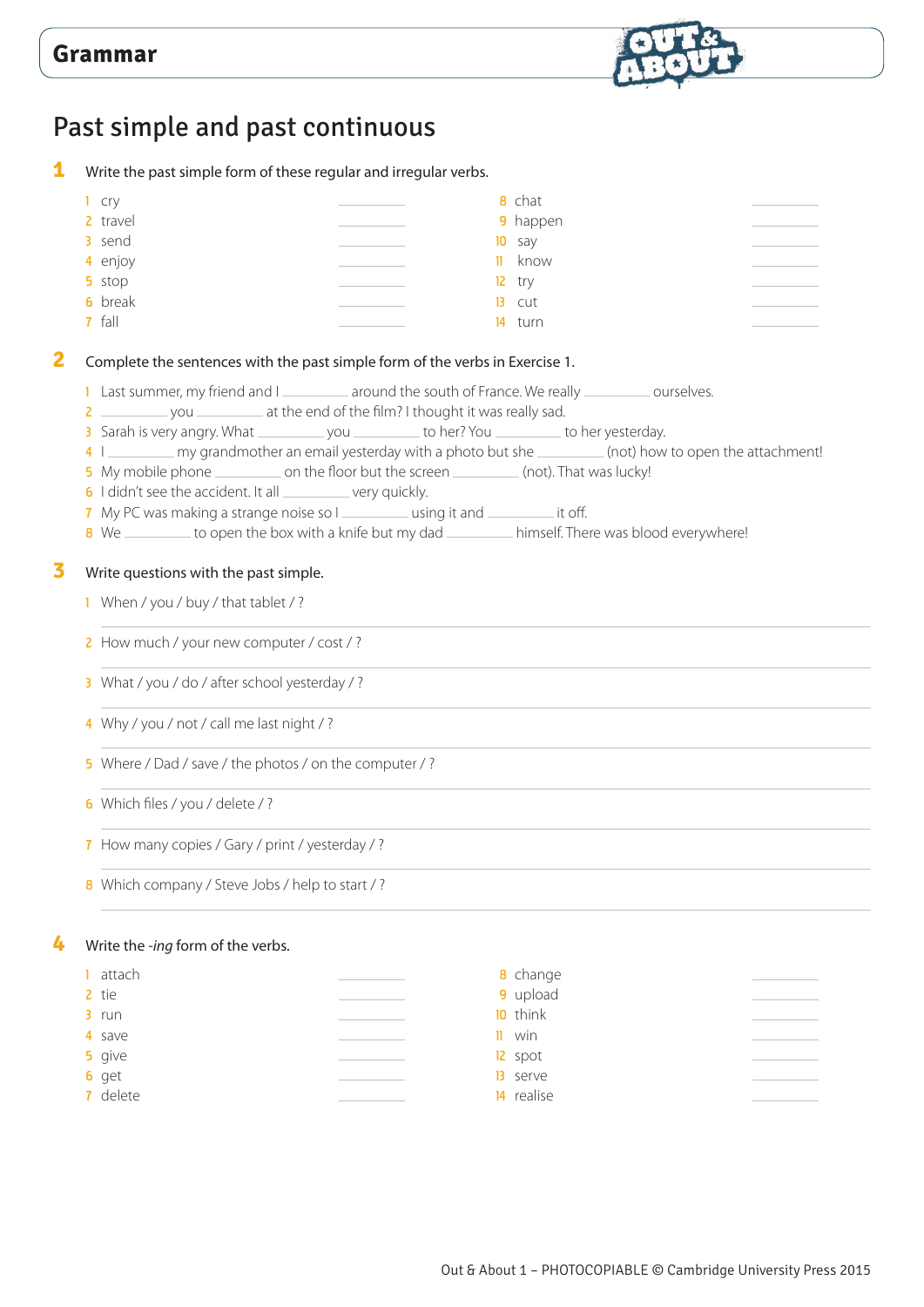

#### **5** Complete the sentences with the past continuous form of the verbs in brackets.

- 1 I (make) my dinner at 8 o'clock last night.
- 2 Joe and Sam \_\_\_\_\_\_\_\_(use) the wrong program in IT yesterday.
- 3 Who was that guy you \_\_\_\_\_\_\_\_\_(dance) with at the party?
- 4 Paula (come) home from school when she saw an accident.
- 5 In 1999 my father (live) in Dublin. That's where he met my mother.
- $\overline{6}$  He  $\overline{\phantom{1}}$  (open) the box when he cut his finger.
- 7 This time last week, we  $\frac{1}{2}$  (visit) my grandmother.
- 8 I \_\_\_\_\_\_\_\_\_\_ (sit) at the back of the classroom so I couldn't see the screen.
- 9 Andrew (insert) a photo into his document when the teacher stopped the class.
- 10 I (start) to do my homework when my friend sent me a message.

#### **6** Choose the correct options.

- 1 I *listened / was listening* to the radio when I *heard / was hearing* this fantastic song.
- 2 When the teacher *said / was saying* 'Stop!', I *still tried / was still trying* to finish the last question.
- 3 I feel really silly! While I *danced / was dancing*, I *fell / was falling* and *broke / was breaking* my elbow.
- 4 Tim *played / was playing* a computer game when his mum *called / was calling* him for lunch.
- 5 I *looked / was looking* for a file on my memory stick when I *noticed / was noticing* there was a virus.
- 6 Ron *found / was finding* a really interesting website about dance music while he *surfed / was surfing* the internet.
- 7 My mum *had / was having* breakfast near the computer when she *spilled / was spilling* her cup of coffee on the keyboard.
- 8 When you *saw / were seeing* me yesterday, I *didn't go / wasn't going* to school, I *went / was going* to the doctor's I felt terrible.
- 9 How many pictures *did you take / were you taking* while you *travelled / were travelling* around Ireland?
- 10 Why *did you chat / were you chatting* to Philip while I *tried / was trying* to tell you something really important?

#### **7** Complete the sentences with the past simple or the past continuous form of the verbs in brackets.

- 1 I \_\_\_\_\_\_\_\_\_ (switch off) the computer because it \_\_\_\_\_\_\_\_\_ (make) a strange noise.
- 2 My dad (listen) to classical music when I (arrive) home from school.
- $\overline{3}$  We (play) video games when my mum  $\overline{a}$  (say) 'Turn the volume down!'
- 4 My cousin (meet) his wife, Bianca, while he (live) in Italy.
- 5 My little sister (draw) a picture while I (study) for my French exam.
- 6 While they  $(t, y)$  to fix the computer, all the lights  $($ and  $)$  (go out).
- 7 When we \_\_\_\_\_\_\_\_(leave) school yesterday, it \_\_\_\_\_\_\_\_(pour) with rain.
- 8 When you (see) Paul, he (wear) a black jacket?
- 9 I (try) to log on when the WiFi (stop) working.
- 10 While Dad (print) an article, the printer (run out) of paper.

#### **8** Complete the story with the correct past tense form of the verbs in brackets.

#### كالداك

|                                                                                                                                                                                                                       |  | Sometimes I hate computers! Once, when I 1___________(try) to do my English homework on my laptop, the battery                          |  |  |
|-----------------------------------------------------------------------------------------------------------------------------------------------------------------------------------------------------------------------|--|-----------------------------------------------------------------------------------------------------------------------------------------|--|--|
|                                                                                                                                                                                                                       |  | $\frac{2}{2}$ (run out). $\frac{3}{2}$ (lie) on my bed and I was listening to music on Spotify. It helps me to concentrate.             |  |  |
|                                                                                                                                                                                                                       |  | 14 a also _______ (chat) to my friend Daniel on Facebook. OK, so 15 ________ (not concentrate) very hard on my                          |  |  |
| homework and 16                                                                                                                                                                                                       |  | (forget) to plug in my laptop!! didn't notice that the battery was getting low. I was just finishing the                                |  |  |
|                                                                                                                                                                                                                       |  | essay when the screen <sup>7</sup> ____________(go) black. 18__________(lose) everything. 1 <sup>9</sup> __________(scream)             |  |  |
|                                                                                                                                                                                                                       |  | in frustration. My dad <sup>10</sup> ___________(come) running into my bedroom. 1 <sup>11</sup> ___________almost __________(cry) so he |  |  |
|                                                                                                                                                                                                                       |  | (give) me his laptop. 1 <sup>13</sup> (ry) to remember everything in my essay – it <sup>14</sup> (be) quite difficult                   |  |  |
| especially because Daniel was sending me lots of funny videos. Anyway, while I was watching one, the WiFi stopped working.<br>In the end it was probably better because I <sup>15</sup> (manage) to finish the essay. |  |                                                                                                                                         |  |  |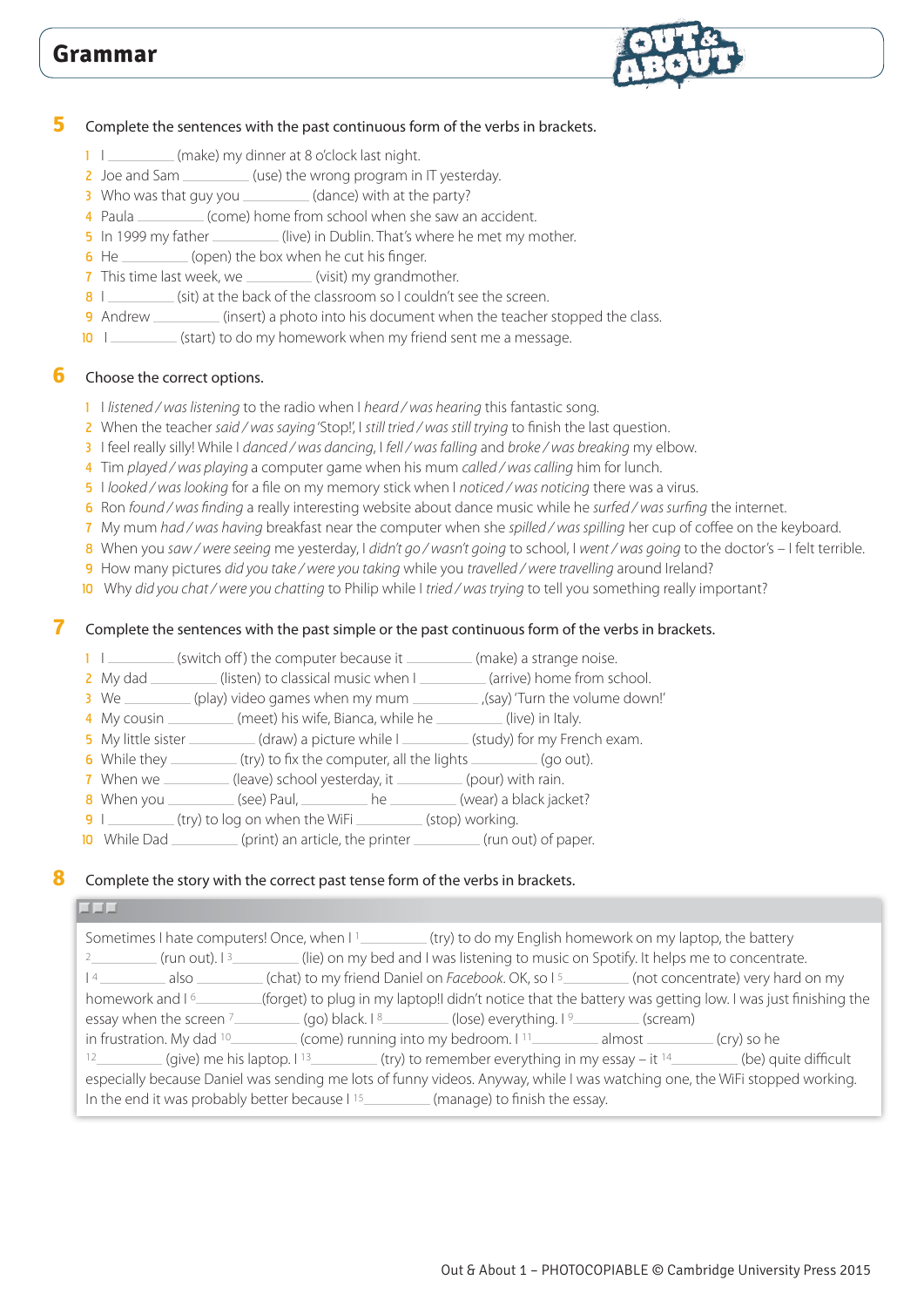

# Present perfect and past perfect

Write the past participle form of these regular and irregular verbs.



#### Complete the sentences with the present perfect form of the verbs in brackets.

- 1 Andres \_\_\_\_\_\_\_\_\_\_ always \_\_\_\_\_\_\_\_\_ (want) to be a professional footballer.
- 2 You (not stop) talking since you got here!
- 3 \_\_\_\_\_\_\_\_\_\_\_ you \_\_\_\_\_\_\_\_\_\_ (see) my new laptop? It's really cool!
- 4 Cristiano Ronaldo (score) eighteen goals so far this season.
- My dad \_\_\_\_\_\_\_\_\_\_\_\_ just \_\_\_\_\_\_\_\_\_\_ (buy) a new car.
- 6 What you \_\_\_\_\_\_\_\_ you \_\_\_\_\_\_\_\_\_\_\_\_\_\_\_\_(do) to your hair? It's pink!
- 7 My mum and dad \_\_\_\_\_\_\_\_\_\_\_ (teach) me the most in life.
- 8 Where you (be) all morning?
- 9 I \_\_\_\_\_\_\_\_\_\_ (not pass) all my exams this year so I'm disappointed.
- My brother (fall) in love with a girl from France.

#### Choose the correct options.

- I've been here *for / since* 3 o'clock.
- They've known each other *for / since* many years.
- Nobody has heard from Carla *for / since* Saturday.
- My mum has been in her new job *for / since* three weeks.
- She hasn't called me *for / since* the party.
- He has played for Arsenal *for / since*2006.
- My grandparents have been married *for / since* forty years.
- It hasn't rained *for / since* about three weeks.
- 9 Nothing has happened *for / since* yesterday morning.
- Jorge hasn't played tennis *for / since* his injury.

#### Choose the correct options.

- Have you *ever / already* seen an opera?
- I've *already / just* seen Pam. What's she doing here?
- They haven't called me *yet / already*.
- Carol has *already / yet* scored twenty points in this match.
- We've *ever / never* eaten Spanish ham before.
- I've *yet / already* called him three times today.
- Do you *ever / never* go the gym?
- I'm sorry, I haven't made a reservation *already / yet*.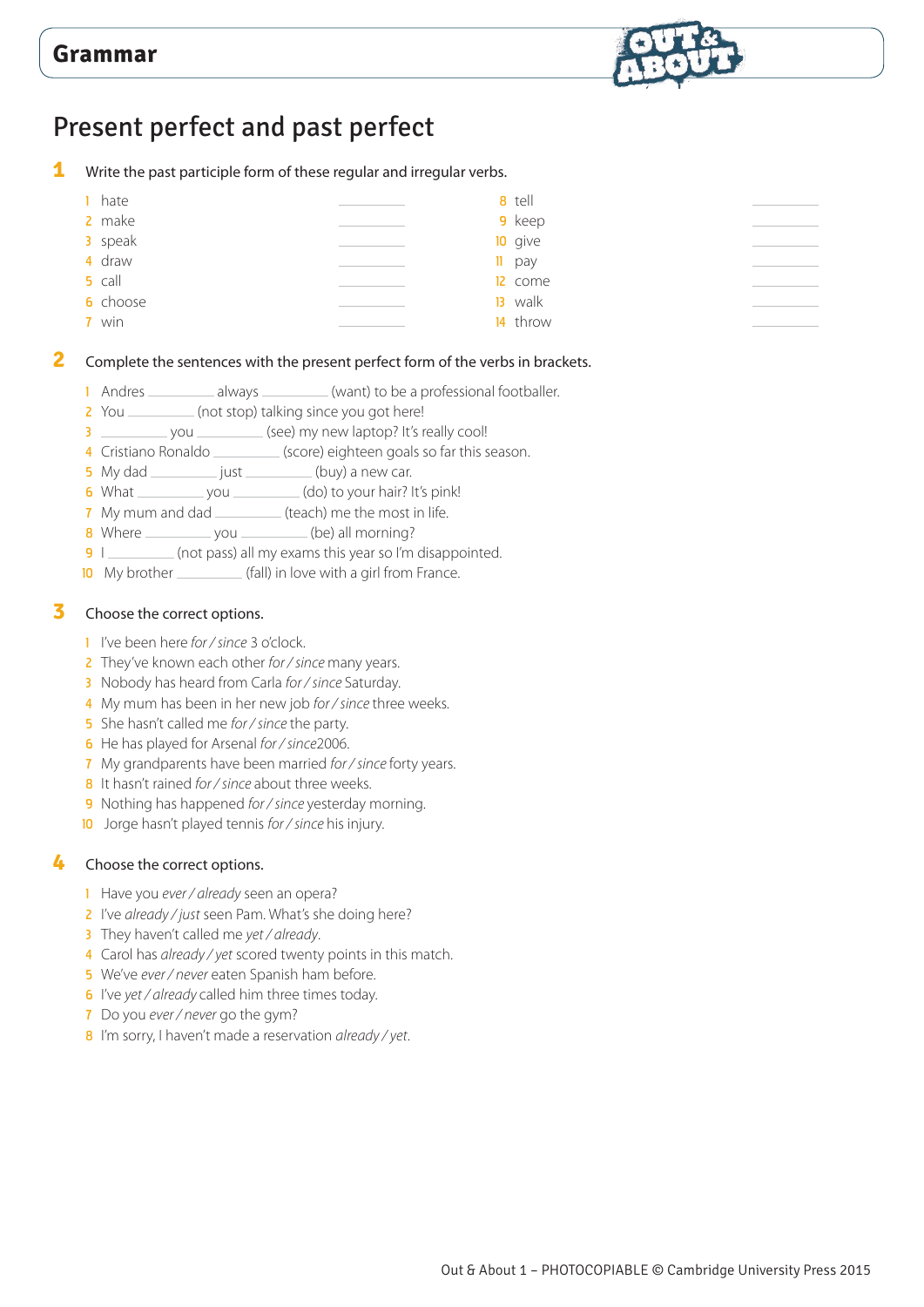

#### **5** Complete the sentences with the past perfect form of the verbs in brackets.

- 1 Before yesterday's match, they \_\_\_\_\_\_\_\_\_\_ (not win) any of their matches.
- 2 Before last year, she \_\_\_\_\_\_\_\_ never \_\_\_\_\_\_\_\_ (be) to Granada.
- 3 I \_\_\_\_\_\_\_\_\_\_ (call) her twice before she finally sent me a message.
- 4 It was the first time he \_\_\_\_\_\_\_\_(hear) such beautiful music.
- 5 John \_\_\_\_\_\_\_\_\_\_ always \_\_\_\_\_\_\_\_\_\_ (think) that he wasn't a good basketball player.
- 6 Laura \_\_\_\_\_\_\_\_ never \_\_\_\_\_\_\_\_(be) good at dancing so she was very nervous.
- 7 My parents \_\_\_\_\_\_\_\_\_ always \_\_\_\_\_\_\_\_ (refuse) to let me stay out late so I was surprised when they said yes.
- 8 I never (drink) beer before that day. It wasn't very nice.
- 9 By the time I got home, I (lose) my wallet.

#### **6** Rewrite the sentences with the word in brackets in the correct place.

- 1 I don't think I've tried surfing. (ever)
- 2 I had heard such an inspiring story. (never)

3 Have you asked your parents? (yet)

- 4 He had seen the film twice. (already)
- 5 I've finished reading the most amazing book. (just)
- 6 Had you studied English before you came here? (already)

#### 7 I don't think he has finished. (yet)

8 Have you seen the film *Titanic*? (ever)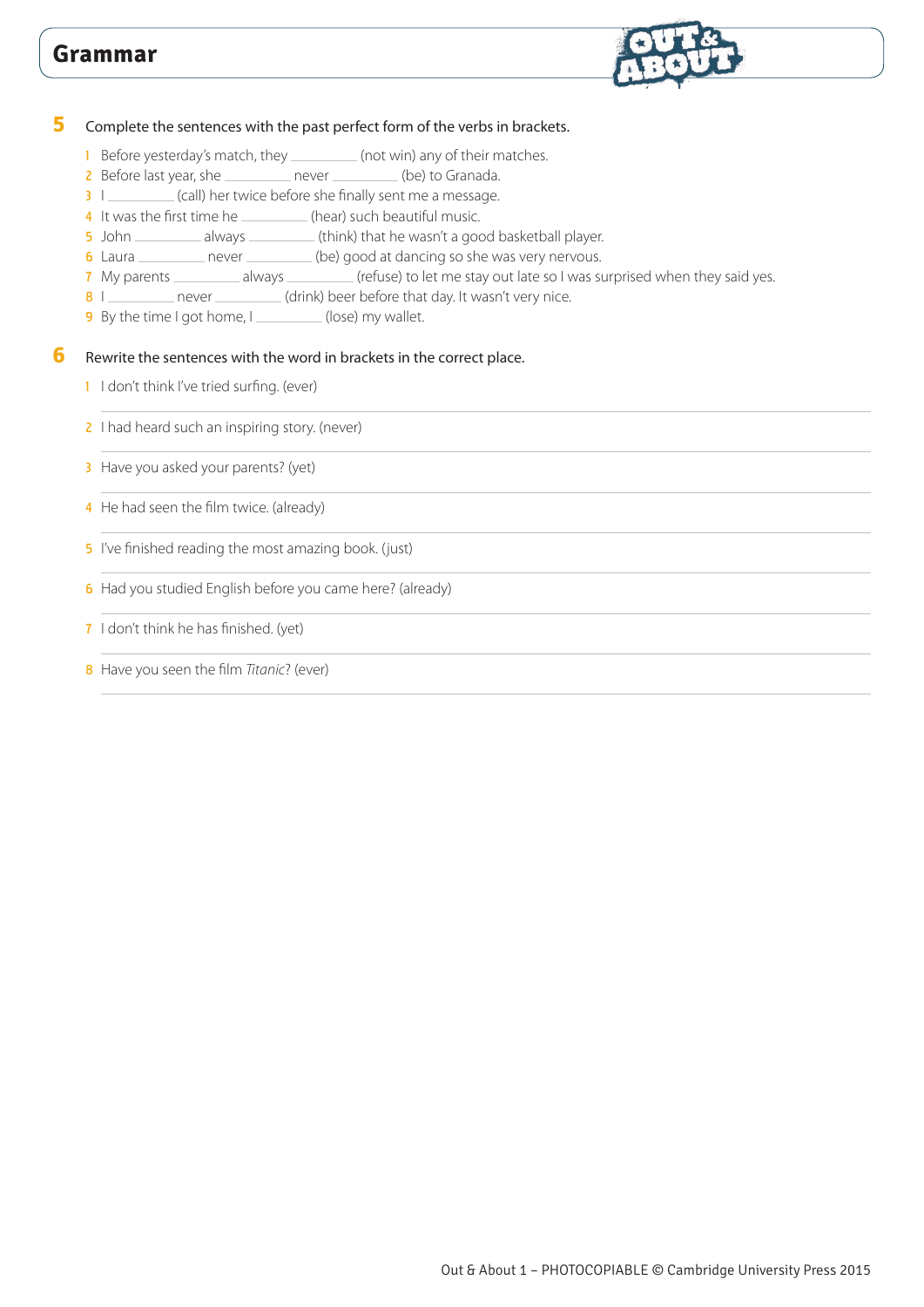

# Perfect and simple tenses

**1** Complete the conversation with the present perfect, past simple or present simple form of the verbs in brackets.

- A: 1 you (hear) anything from Julia in the last few weeks?
- B: Yes, she's in Madrid. She  $2$  (be) there since Saturday.
- A: Oh, yeah!  $1^3$  (forget) about that.  $4$  she  $\qquad$  (go) with her parents?
- B: Yes, I think so. They  $\frac{5}{2}$  (go) to Madrid every Christmas. I think her brother  $\frac{6}{2}$  (live) there.
- He  $7$  (be) there for a couple of years.
- $A: I<sup>8</sup>$  always (want) to visit Madrid. It's such a beautiful city.
- B: Do you think so? I've heard that it's really hot in summer and really cold in winter.
- A: My parents  $9$  (go) there last summer.  $1^{10}$  (not go) because  $1^{11}$  (have) exams.
- B: Oh yes, I remember that.  $12$  you  $\mu$  (pass) them all?
- A: No,  $1^{13}$  (fail) Spanish so I decided to take extra classes. I <sup>14</sup> (start) them in September.
- $B:$  So,  $15$  your Spanish (get) better since then?
- A: Yes, I think so. I <sup>16</sup> really really (improve) my vocabulary, especially since I met Pedro!

B: Pedro? Who 17\_\_\_\_\_\_\_\_\_\_(be) Pedro?

A: He's my new boyfriend. We  $18$  (be) together for three weeks now!

#### **2** Complete the story with the correct form of the verbs in brackets. Use the present simple, past simple, present perfect or past perfect.

When Kakenya Ntaiya from Kenya was fourteen, she 1 (make) a deal with her father. He would let her finish high school or she <sup>2</sup> (threaten) to run away. Maasai girls didn't usually finish high school, but her father <sup>3</sup> (accept). Ntaiya said, 'I had always liked going to school and I 4 (always dream) of being a teacher.' But Ntaiya 5 (be) engaged to be married since the age of five and spent a lot of her childhood learning how to be a good Maasai wife. However, she was very good at school and she <sup>6</sup> (win) a scholarship to go to the USA. The villagers where she lived <sup>7</sup> (collect) money for her flight and Ntaiya <sup>8</sup> (promise) to come back to help the village. When she <sup>9</sup> (finish) her degree she <sup>10</sup> (work) for a while at the UN and then got a doctorate. In 2009, she 11 (set) up a primary school in her old village. This school <sup>12</sup> now \_\_\_\_\_\_\_\_ (help) more than 150 girls to get a good education. Ntaiya <sup>13</sup> (keep) her promise to her village. The girls at the school <sup>14</sup> (want) to be teachers, doctors or lawyers. But there 15 (be) problems. At first the villagers 16 (not want) to give Ntaiya the land for the school but many parents now<sup>17</sup> (realise) how important a good education can be for their daughters.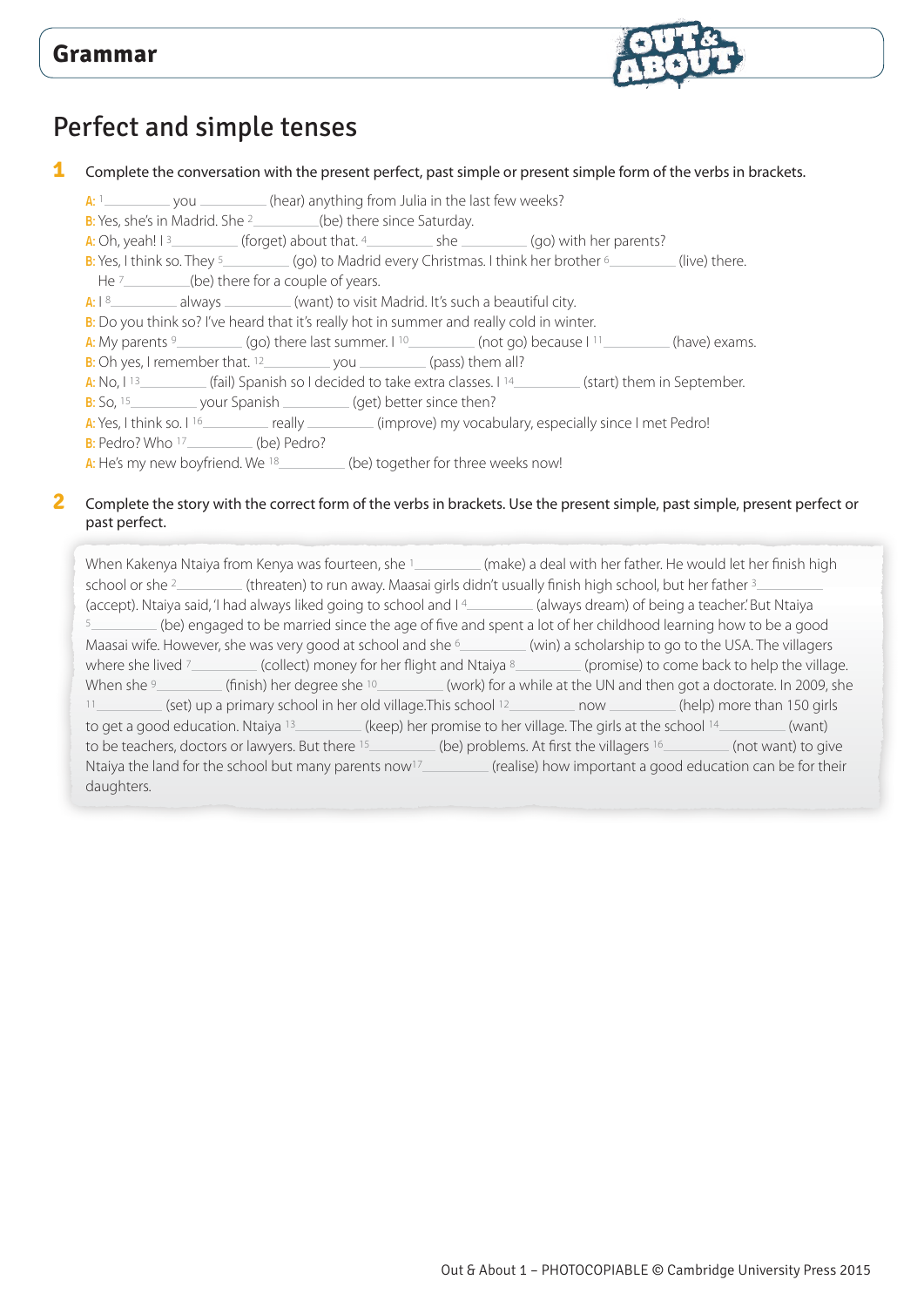# Modals

- **1** Match the two parts of the sentences.
	- 1 I've put on a bit of weight so
	- 2 Your hair is very long.
	- 3 Tom was really rude and
	- 4 I know you have a test tomorrow but
	- 5 You said a really horrible thing to Cristina
	- 6 You're going to have dinner in an hour
	- **7** I'm going to a party tonight.
	- 8 You've got a lot of homework.
- A What do you think I should wear?
- B Don't you think you ought to start it now?
- **C** I probably ought to exercise more.
- D you shouldn't worry so much about passing or failing.
- E so you shouldn't eat too many biscuits.
- F you should never speak to him again.
- G Don't you think you should get it cut?
- H so I think you ought to apologise to her.

#### **2** Choose the correct options.

- 1 I don't think I *can / could* go out tomorrow. I have to study.
- 2 The WiFi isn't working so we *can't / haven't been able to* log on to the internet for two days.
- 3 My mum *wasn't able to / couldn't* speak English when she was a child.
- 4 The door wasn't locked so we *could / were able to* get into the house.
- 5 I'm sure Sam won't *can / be able to* come to the picnic next Saturday. He's got a football match.
- 6 *Would you be able to / Could you* really play the piano when you were five years old?
- 7 My laptop stopped working but after I had checked all the cables I *could / was able to* get it working again.
- 8 He *won't be able to / hadn't been able to* finish his homework before the teacher arrived.

#### **3** Put the words in the correct order to make sentences.

- 1 tidy / really / bedroom / have / I / to / my
- 2 have / school / to / take / bus / Derek / Does / the / ?
- 3 yesterday / Why / go / you / cousin's / have / to / to / did / your / house / ?
- 4 you / study / Do / we'll / year / to / think / hard / next / have / ?
- 5 secret / our / anyone / mustn't / so / you / It's / tell
- 6 museum / Do / into / you / the / to / pay / to / get / have / ?
- 7 take / You / forget / to / keys / go / mustn't / your / out / you / before
- 8 me / don't / to / tell / have / You / now, / tell / later / can / you / me
- 9 wouldn't / you / train / us, / came / with / the / take / you / have / If / to
- 10 had / early / My / every / get / to / sister / up / week / morning / last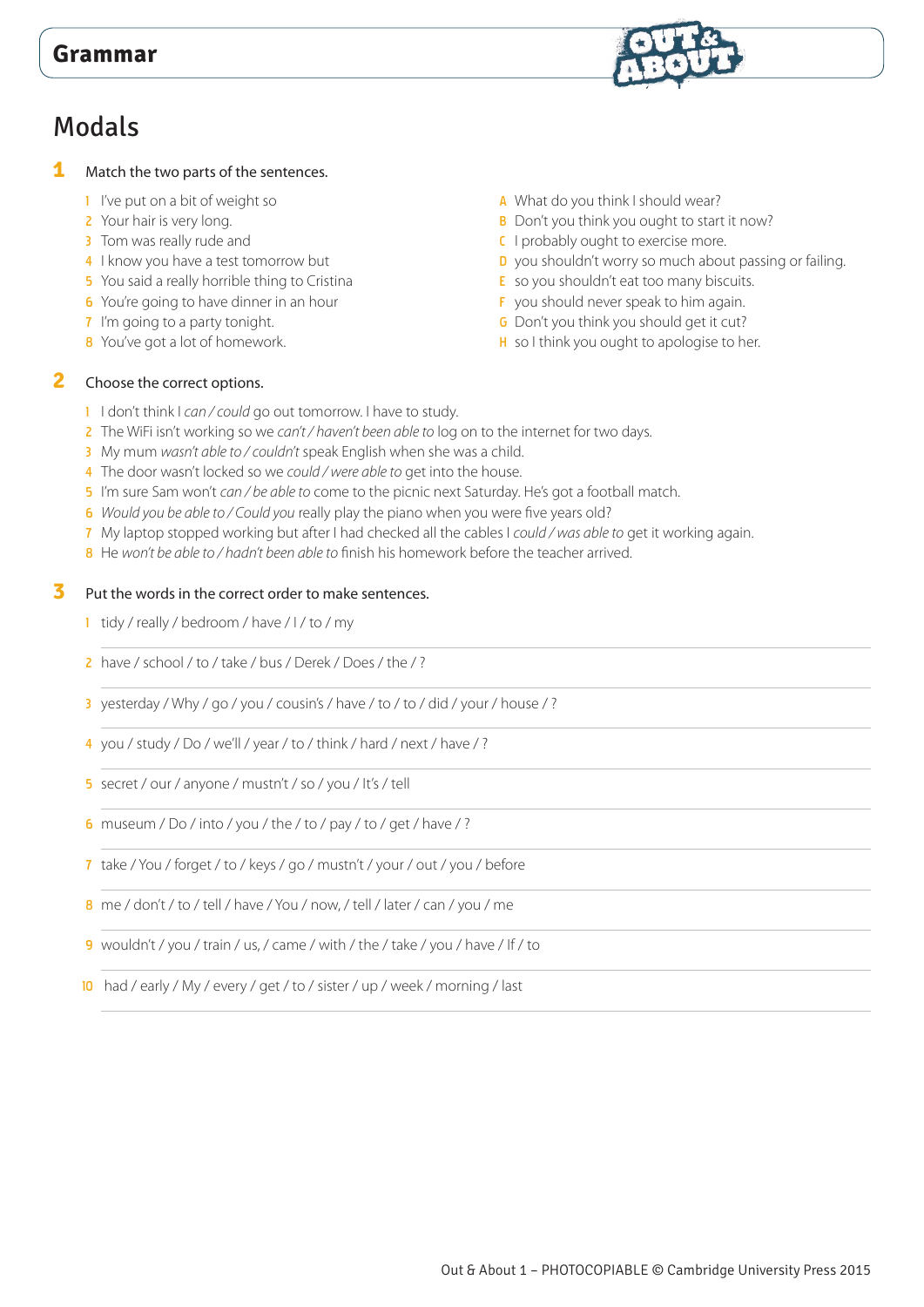

- 1 I don't can see the television. Can you sit down, please.
- 2 Mark don't have to call me if he doesn't want to.
- 3 If I was rich, I would can buy lots of cool things.
- 4 When you're in Bilbao, you ought visit the Guggenheim Museum.
- 5 I'm sorry I won't able to go to your party on Friday.
- 6 Students must to always hand in their homework on time.
- 7 The police were called and they could catch the thieves.
- 8 I'm sorry but you don't must smoke here.

**5** Complete the sentences with the correct form of a modal verb to express ability, obligation, prohibition or to give advice.

- 1 You really \_\_\_\_\_\_\_\_\_\_ pay much attention to Philip. He's always making fun of everyone. (advice)
- 2 At our school, all the students wear a uniform. (obligation)
- 3 We separation but these pages because the printer's not working. (ability)
- 4 You \_\_\_\_\_\_\_\_\_\_ sit down on that bench because the paint is wet. (prohibition)
- 5 OK, you \_\_\_\_\_\_\_\_ hand in the homework tomorrow. I'll give you until Friday. (obligation)
- 6 When my dad was younger he \_\_\_\_\_\_\_\_\_ use a computer. No one had ever taught him. (ability)
- 7 My brother thinks I get my hair cut. He says it's too long. (advice)
- 8 I've been calling Paul all day but I speak to him yet. (ability)
- 9 My mum worked in the USA so she speak English at work. (obligation)
- 10 We're installing some new software so you \_\_\_\_\_\_\_\_\_ switch off the computer. (prohibition)

#### **6** Complete the sentences with the verbs in the box and the correct modal verb. Sometimes there is more than one possible answer.

#### **write down • watch • cut down • remember • complete • listen to • use • ride • tell**

- 1 If you don't like the film, I think you \_\_\_\_\_\_\_\_\_\_\_ something else.
- 2 You \_\_\_\_\_\_\_\_\_ the exam in 30 minutes but you \_\_\_\_\_\_\_\_\_ a calculator. This is the non-calculator exam.
- 3 I common the amount of sugar I eat. My teeth are terrible!
- 4 You \_\_\_\_\_\_\_\_\_ music while you're studying. You can't concentrate.
- **5** When I was five,  $\vert$  \_\_\_\_\_\_\_\_\_\_\_\_\_\_\_ a bike.
- 6 You \_\_\_\_\_\_\_\_\_ me I can keep a secret.
- 7 Did you \_\_\_\_\_\_\_\_ everything the teacher said in your notebooks?
- 8 Were you \_\_\_\_\_\_\_\_\_\_ the password when you logged on?

#### **7** Choose the correct options.

#### لداحات

Have you ever left your house without your keys? I have. Several times! I 1*can / could* remember one time very well. I 2*had to / must* go out for a few minutes to buy some bread. I thought to myself: 'I 3*don't have to / mustn't* forget my keys.' I closed the front door and I suddenly realised I had forgotten my keys! 'Now I<sup>4</sup> *won't be able to / couldn't* get back in later,' I thought. I <sup>5</sup> had to / *must* think quickly. No problem, I thought, I 6 *am able to / can* call my mum.

She 7 *will can / will be able to* let me in. Then I realised I'd also forgotten my mobile phone! Without my keys or my mobile phone I 8 *would have to / have had to* go to Manu's house – he's a friend who lives down the road. So I went to Manu's but he wasn't in so I 9 *had to / must* explain to his mum what had happened. 'You 10 *should / must* give a key to one of your neighbours,' she said. Then I remembered that Mrs García next door had a key! Anyway, Mrs García gave me the key and I 11*could / was able to* get back into the house. Then I realised … I'd forgotten to buy the bread!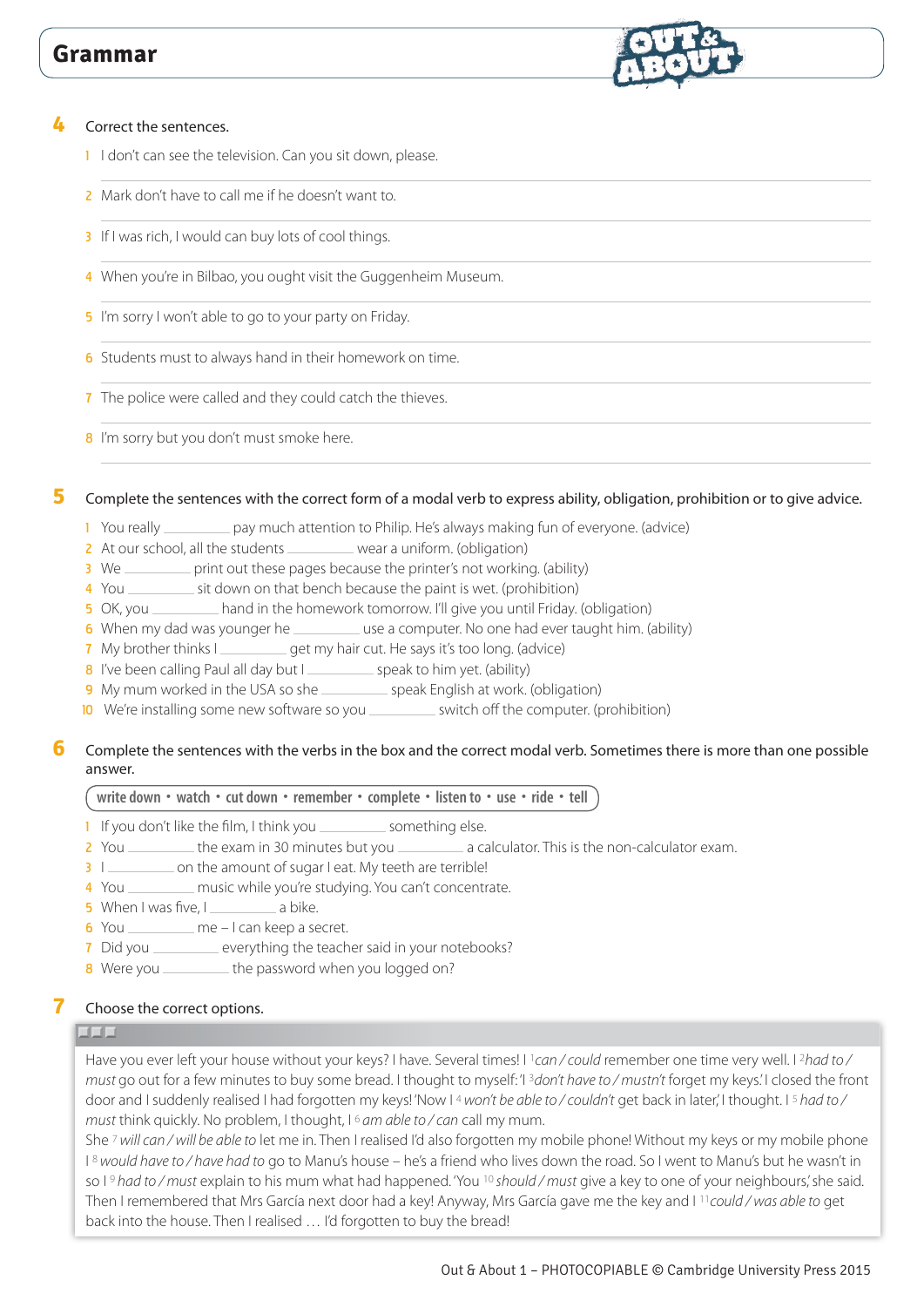## Relative clauses

#### **1** Match the two parts of the sentences.

- 1 What's the name of the woman
- 2 It's a quiz show
- 3 He's the TV presenter on London Live
- 4 The competition is on the same website
- 5 Do you remember the programme
- **6** I loved the episode
- a where you can read all the gossip about film stars and pop stars.
- **b** where the contestants have to answer questions while they're on a rollercoaster!
- c we saw last week about celebrity chefs?
- d who used to read the news on Channel 9?
- e when they all go for a picnic in the countryside.
- f whose voice is really annoying.

#### **2** Mark where the non-defining relative clauses go in the text below.

#### a , who was born in the province of Toledo in 1984,

- **b**, whose family support Atlético de Madrid,
- c , which is an Italian channel dedicated to football.
- d, when she was in her third year of a degree in journalism,
- e , when she was covering the 2010 World Cup for Spanish TV,
- f , who had just lifted Spain's first World Cup,

 Sara Carbonero is a sports journalist on *Telecinco* and *Cuatro*. She also presents news about the Spanish league on *Premium Calcio*.

Sara left university before graduating. In 2004, she got the chance to do work experience at *Radio Marca*, and hasn't looked back.

Sara first made the news around the world, in South Africa. British newspapers suggested her presence on the pitch before the game had distracted Spain's captain, Real Madrid goalkeeper, Iker Casillas. Sara appeared on front pages again only a few weeks later. An emotional Casillas kissed her on live national TV.

#### **3** Correct the mistakes in the sentences below.

- 1 She's the actress which played Mikage in *Kitchen*.
- 2 They interviewed a man who he had climbed Everest
- 3 Robert Pattinson who plays Edward in the *Twilight* films visited our school last week.
- 4 What's the name of the song what they play at the end of the film?
- 5 Last night, at the cinema I saw the girl what lives next door with her friends.

#### **4** Complete the sentences with a relative pronoun. More than one answer may be possible.

- 1 I have a friend \_\_\_\_\_\_\_\_\_\_\_ grandparents went on the demonstration.
- 2 The activist \_\_\_\_\_\_\_\_\_\_\_ spoke fi rst was very passionate.
- 3 This is the square the uprising began.
- 4 The group \_\_\_\_\_\_\_\_\_\_ I belong to is fi ghting against the fur trade.
- 5 I'll never forget the moment \_\_\_\_\_\_\_\_\_ the police arrived.

#### **5** In which sentences in Exercise 1 can the relative pronoun be omitted?

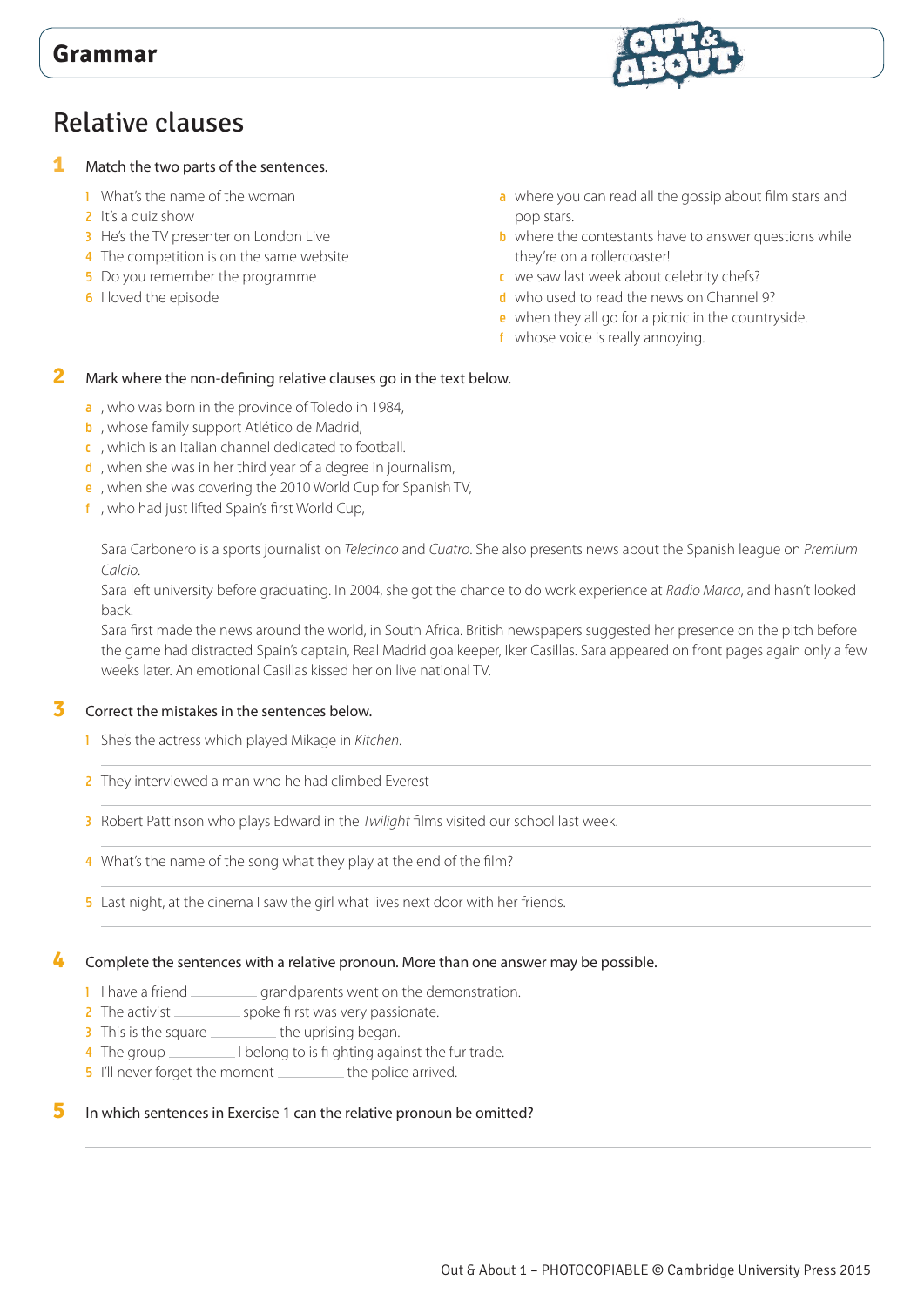

#### **6** Correct the mistake in the sentences.

- 1 The bank that I use it is in fi nancial trouble.
- 2 Police have closed the website that you could get more information.
- 3 Many young people can't find work are moving abroad.
- 4 The new laws which are very unpopular will affect us all.
- 5 A new factory is opening in the town, that is very good news.

#### **7** Join the sentences using defining or non defining relative clauses.

- 1 A friend of mine helped organise the strike. She is a trade union member.
- 2 They are protesting against the spending cuts. They feel the spending cuts are unfair.
- 3 She met an interesting old man. He had gone to Germany to find work in the 70s.
- 4 The animal rights group have planned a demonstration. The group's members are all vegetarian.
- 5 The riots spread to residential areas. They had started in the city centre.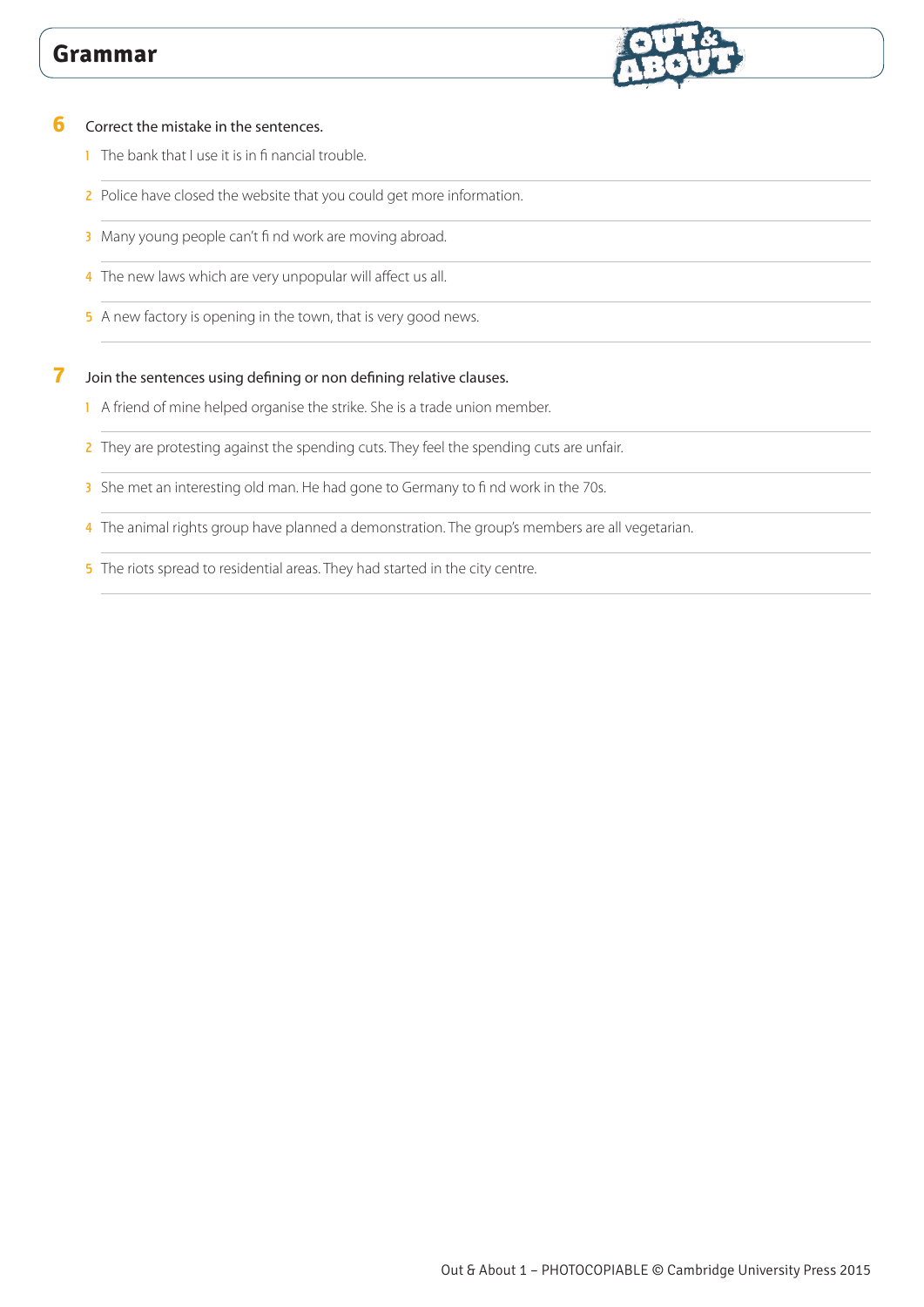# The future

#### **1** Match the future sentences (1–8) with the uses (A–F).

- 1 I've eaten too many sweets. I**'m going to be** sick!
- 2 Oh, no! There's no milk. Oh, well. I**'ll** just **go out** and buy some.
- 3 What time **does** the train **leave** tomorrow?
- 4 The film is called *The Wolf of Wall Street*. I think you**'ll** really **like** it.
- 5 I**'m having** lunch with my cousin tomorrow. It's her birthday.
- 6 I bought the new *Artic Monkeys* album. I**'m going to listen** to it later.
- 7 It's only 9 o'clock in the morning and it's already 30 degrees! It's going to be really hot today.
- 8 I haven't been feeling very well so I'm going to the doctor later.

#### **2** Choose the correct options.

- 1 This is the last English class so I expect the teacher *gives / will give* us an exam.
- 2 OK, let's meet later. I *'m calling / 'll call* you this afternoon.
- 3 *Are you going out / Will you go out* tonight?
- 4 What *will you do / are you going to do* after dinner tonight?
- 5 Hold on, the music's very loud and I can't hear you. I *turn / 'll turn* it down.
- 6 I think we *'ll still be / 're still being* together next year.
- 7 They've won the last seven matches. They *'re not going to lose / 're not losing* the next one.
- 8 The timetable shows that the next bus *will leave / leaves* in ten minutes.

#### **3** Correct the sentences.

- 1 I think that in a few years all students are having tablets at school.
- 2 Will you play tennis after school today?
- 3 Look at the grey sky! Do you think it snows this afternoon?
- 4 Sara called me and we will meet at the gym later.
- 5 Look at the poster. The festival is going to go on until the end of next week.
- **6** My sister will get married next year.
- 7 He sent me a really long email. I think I read it later.
- 8 Someone's knocking on the door. I go and see who it is.

#### **4** What do the sentences mean? Write PL (plans) or (PR) predictions.

- 1 It's very windy and that tree isn't very strong. It's going to fall.
- 2 When she's older she's going to be a rock star.
- 3 I'm really tired. I'm not going to study any longer.
- 4 It's very cloudy. Do you think it's going to rain?
- 5 What are we going to have for dinner?
- 6 I don't love him anymore. I'm going to break up with him.
- 7 So if the film finishes at 8 o'clock, what time are you going to get home?
- 8 When he sees this mess he's going to be really annoyed.



- **B** plan or intention
- C prediction based on evidence
- D definite plan or future arrangement
- E prediction based on opinion
- F spontaneous decision

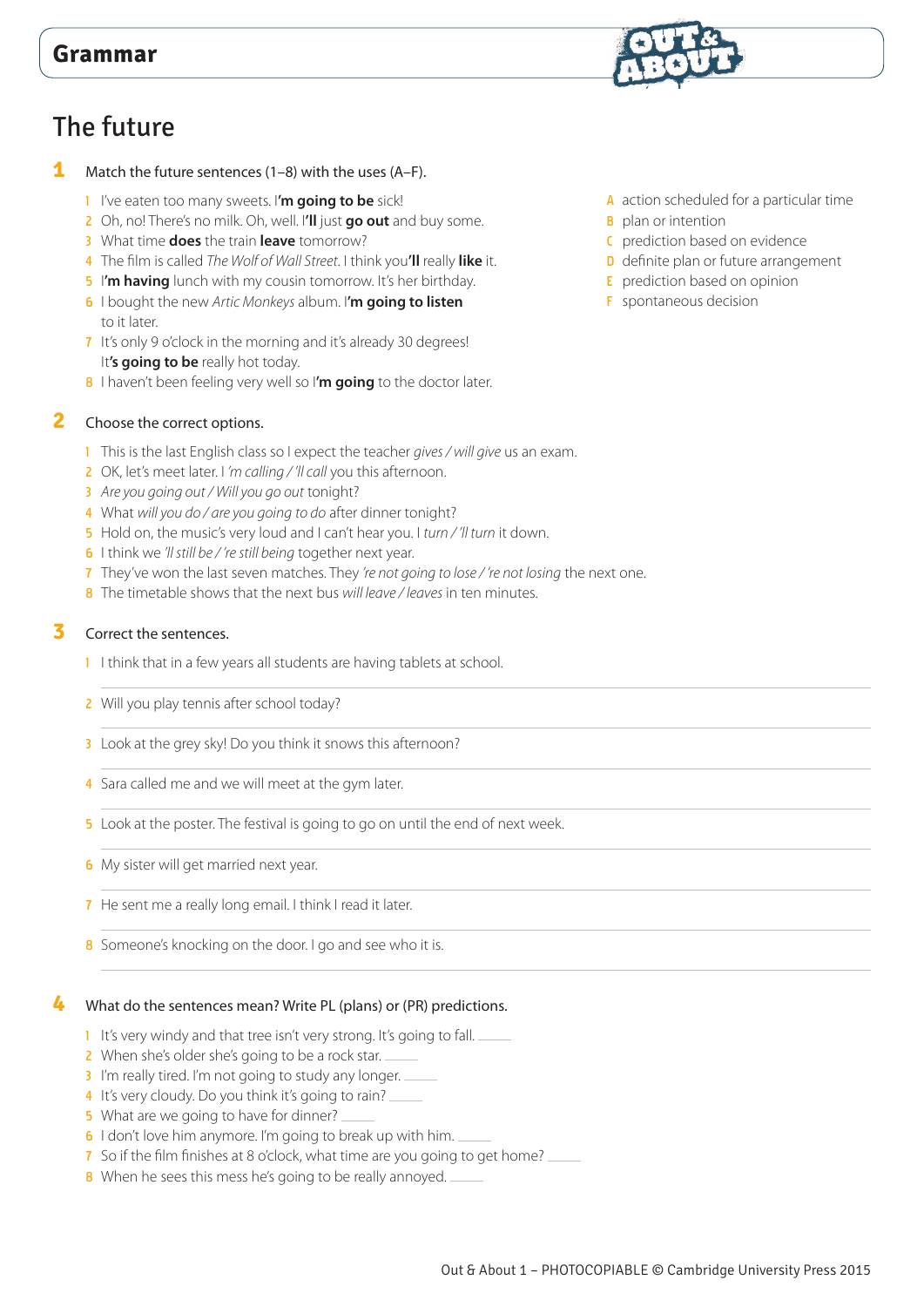

#### **5** Complete the sentences with *be* or *have* and the correct form of the verb in brackets.

- 1 By this time tomorrow, I'll \_\_\_\_\_\_\_\_\_\_\_ (finish) all my exams.
- 2 Come and visit me and my cousin tomorrow afternoon. We'll \_\_\_\_\_\_\_\_\_\_ (play) video games.
- 3 I'll \_\_\_\_\_\_\_\_\_(wait) for you when you get to the station.
- 4 In December, my sister will \_\_\_\_\_\_\_\_(be) in London for three years.
- **5** By the time we get to Paris, we'll **CONSCRIPT (take)** three different trains.
- 6 I'll call you at 8 o'clock tonight. What will you \_\_\_\_\_\_\_\_\_(do) then?
- 7 I hope I'll \_\_\_\_\_\_\_\_\_\_ (get) married by the time I'm thirty.
- 8 We'll \_\_\_\_\_\_\_\_ (have) dinner when the match begins. We're going to miss the start!

#### **6** Complete the sentences with the correct future form of the verbs in brackets. Sometimes there is more than one possible answer.

- 1 When I retire, I probably \_\_\_\_\_\_\_\_\_ (go) and live by the sea.
- 2 You have to get up early tomorrow. The plane (leave) at 7 o'clock.
- 3 Call me at 9 o'clock. I \_\_\_\_\_\_\_\_\_\_\_ (finish) my breakfast by then.
- 4 From now on, I (study) hard every day. I don't want to fail my exams.
- 5 We \_\_\_\_\_\_\_\_(have) a party on Friday. Do you want to come?
- 6 The phone is ringing.  $\frac{1}{2}$  you  $\frac{1}{2}$  (answer) it? My hands are dirty.
- 7 This time tomorrow, Paul and I (get) married.
- 8 Oh no, look at this mess! What  $\frac{1}{2}$  we  $\frac{1}{2}$  (do)?

#### **7** Read the dialogue and circle the correct option: a, b or c.

Sophie: So <sup>1</sup> anything interesting this weekend?

Anna: Yes, my sister <sup>2</sup> married tomorrow.

Sophie: Really? That  $\frac{3}{2}$  fun.

Anna: Yes, I hope it will. My cousins 4 from Australia today. The plane 5 this evening at seven o'clock so my dad and  $16$  them up from the airport.

Sophie: I suppose your sister will be anxious.

Anna: Yes, a lot of people are coming to the wedding but I keep telling her that on Monday she'll be on her honeymoon. She 7 on the beach in Miami!

Sophie: Miami? That's nice. What's her fiancé's name?

Anna: Jorge. He's from Spain. They 8\_\_\_\_\_\_ together for three years by tomorrow. His family's travelling tomorrow from Santander. They <sup>9</sup> at a hotel. He's got a small family so there won't be very many of them at the wedding. I <sup>10</sup> my Spanish with them.

- 
- 
- 3 a will be b is b is c is being
- 
- 
- **6** a are going to pick **b** will be picking **c** will pick
- 
- **8** a will have been **b** will be **c** are going to be
- 
- 
- 1 a will you do b will you have done c are you doing
	-
	-
- 4 a come b will come b c are coming
- **5** a will arrive **b** will have arrived **c** arrives
	-
- **7** a will lie b will be lying c is lying
	-
	-
- 10 a will practise b am going to practise c am practising
- 
- 2 a will get b is getting c is going to get
	-
	-
	-
	-
	-
	-
- **9** a will stay b will have stayed c are going to stay
	-

Out & About 1 – PHOTOCOPIABLE © Cambridge University Press 2015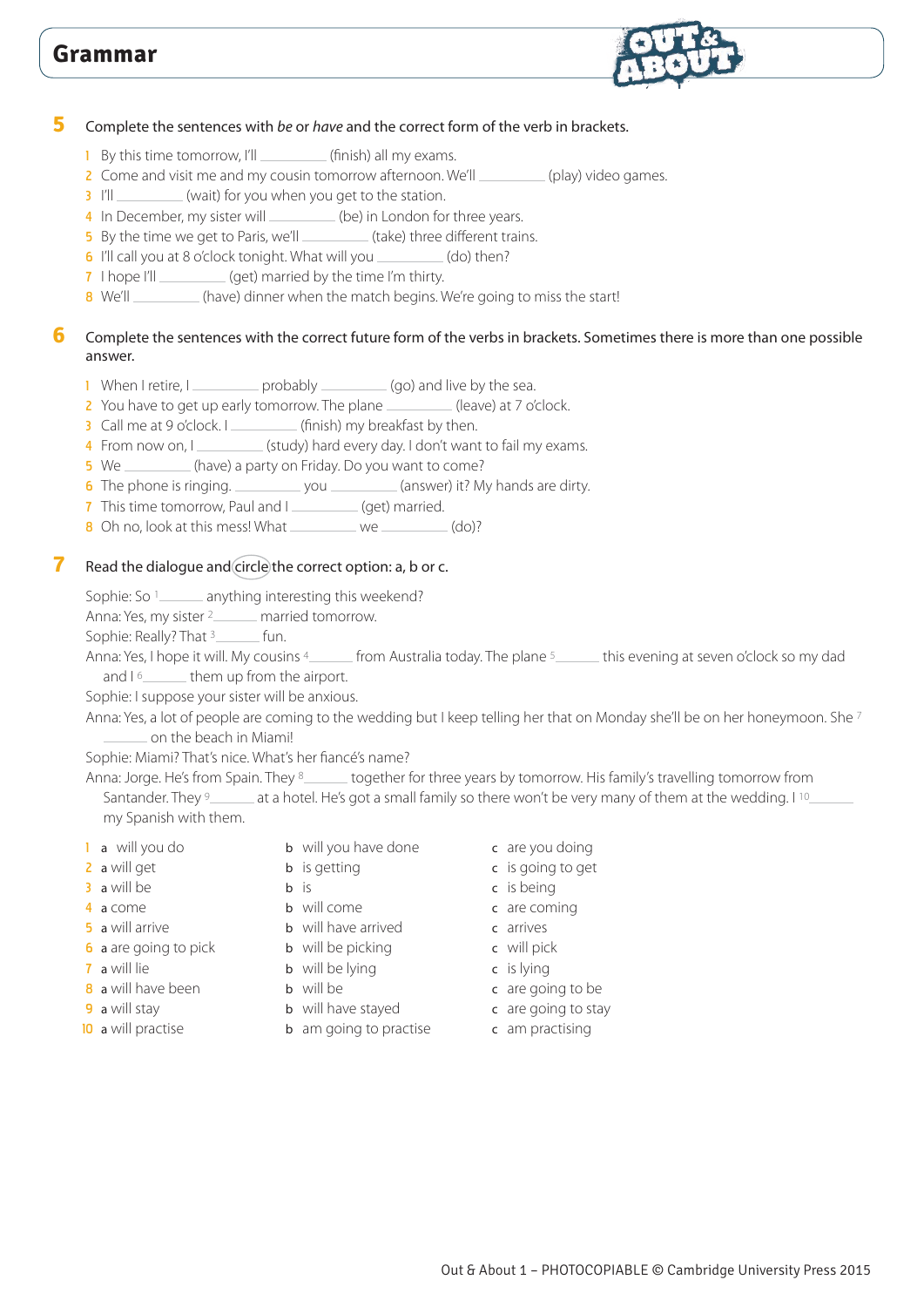

# Reported speech

- **1** People sometimes change their minds or don't exactly tell the truth. Complete the dialogues using the correct form of the verbs in brackets.
	- 1 A: 'I'm washing my hair tonight, sorry.' B: 'But you \_\_\_\_\_\_\_\_\_\_\_ your hair last night too!' (say / wash)
	- 2 A: 'She's going to the party with Guillermo.' B: 'But \_\_\_\_\_\_\_\_\_\_\_ him.' (tell me / not like)
	- 3 A: 'I'll probably stay in on Saturday night.'
	- B:'But you \_\_\_\_\_\_\_\_\_ with me.' (say / go out) 4 A: 'I'm lost, sorry.'
	- B: 'But you \_\_\_\_\_\_\_\_\_\_ here before' (say / be)
	- 5 A: 'She can't swim very well.'  $B:$ 'But she  $\rule{1em}{0.15mm}$  brilliantly.' (tell me / can / swim)
	- 6 A: 'I have to go home now.' B: 'But you \_\_\_\_\_\_\_\_\_\_\_\_ until midnight.' (say / not have to / go)

**2** Correct the mistakes in these sentences.

- <sup>1</sup> He asked to her to go snowboarding with him next week.
- 2 The instructor asked me if I have ever been scuba-diving before.
- 3 The examiner told that we stop writing and put down our pens.
- 4 Yesterday, I asked whether you had some walking boots I could borrow and you said me yes.
- 5 Alex and Lara asked if we need any help, but we stupidly said we didn't need any.

#### **3** Match the sentences with the appropriate reporting verb.

- 1 You should try drinking some hot milk to help you sleep.
- 2 I feel really bad about telling everyone. Sorry.
- 3 Don't stand too close to the animals, Oscar. They bite.
- 4 Emma! Tidy up the kitchen immediately!
- **5** Honestly, I didn't eat all the biscuits.
- 6 Why don't we go rollerblading in the park tomorrow?
- 7 You have to watch Zac Efron's new film. It's fantastic!
- 8 OK everybody! Don't forget that we're meeting at 4 o'clock outside the station.

#### **4** Complete the reported sentences using the correct verb from Exericse 3.

- 1 He everyone.<br>2 She too close
- $\equiv$  too close to the animals because they bite.
- 3 He some hot milk to help me sleep.
- 4 She \_\_\_\_\_\_\_\_\_\_\_\_\_\_\_ the kitchen immediately
- **5** He \_\_\_\_\_\_\_\_\_\_\_\_\_\_\_\_ all the biscuits.
- 6 She in the park the next day.
- 7 He Zac Efron's new film. He said it's fantastic.
- 8 She \_\_\_\_\_\_\_\_\_\_\_\_\_ that we were meeting at 4 o'clock outside the station.
- a order
- **b** suggest
- c advise
- d apologise
	- e remind
- f deny
- g warn
	- h recommend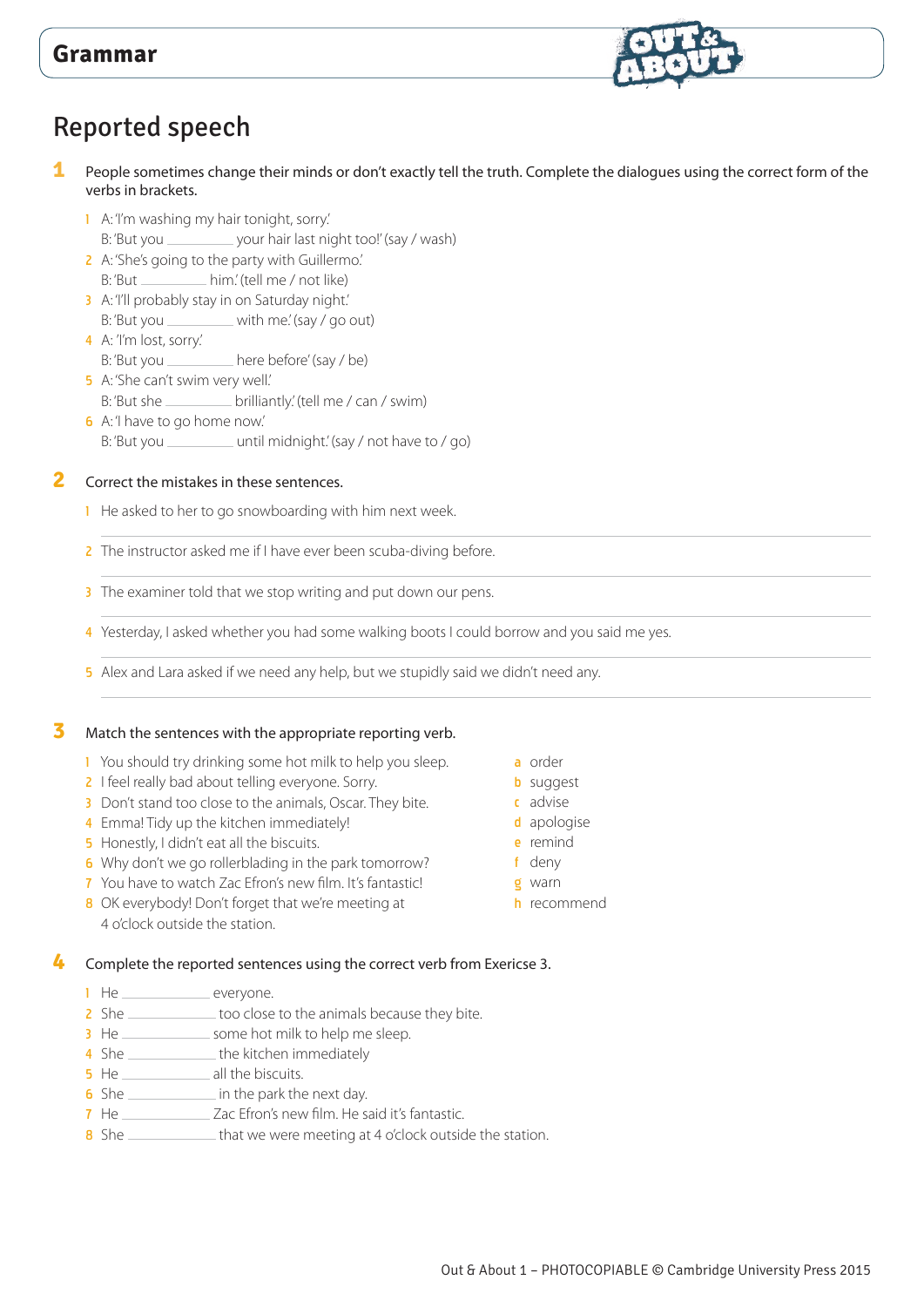

**5** Rewrite the following sentences in reported speech.

- 1 'We're watching the X-Factor right now, so I can only talk for a minute,' said Miki. Miki
- 2 'She's gone to the cinema, but I'll tell her to call you later,' Pilar's dad told me. Pilar's dad
- 3 'I'd heard of the film, but I didn't expect it to be so good,' Nacho said. Nacho
- 4 'We won't be able to come to your party, but we hope you both have a great night,' my aunt said. My aunt
- 5 'I saw the new Spiderman fi lm when we were fl ying to New York a few weeks ago', Lucía told me. Lucía
- 6 'We're going to your brother's concert, and we're looking forward to seeing you there,' my cousin told me. My cousin

#### **6** Find four mistakes and rewrite the sentences correctly.

- 1 Rocio said us to meet her outside the cinema.
- 2 Juan asked I'd like to go to the concert with him.
- 3 Pablo asked me which was the best band I'd ever seen.
- 4 Fernando told me not to borrow his i-pod without asking fi rst.
- 5 Silvia asked that I can lend her the DVD.
- **6** Zara ordered them leave the party.

#### **7** Complete the text with the correct form of the reporting verbs.

warn apologise promise threaten accuse admit claim

In a recent interview, movie star Jenna Jacks **1 10 and Separated to any fans who have been disappointed by her** directorial debut, The Fast Train. Jacks **2** that the fi lm was different to her other smash hits, such as Pins and Short Shrift, but **3** that it was not as bad as some reviews have suggested. In fact, the 22 year-old **4** some reviewers of not having even watched the whole film, and she **5** to boycott interviews with their magazines in future. Jacks explained that she had only offered to direct the action fi lm when original director, Rosa Clayton had fallen ill during production. She **6** her fans not to expect the usual Jenna Jacks romantic comedy, but **7** that everyone who went to see the fi lm with an open mind would love it.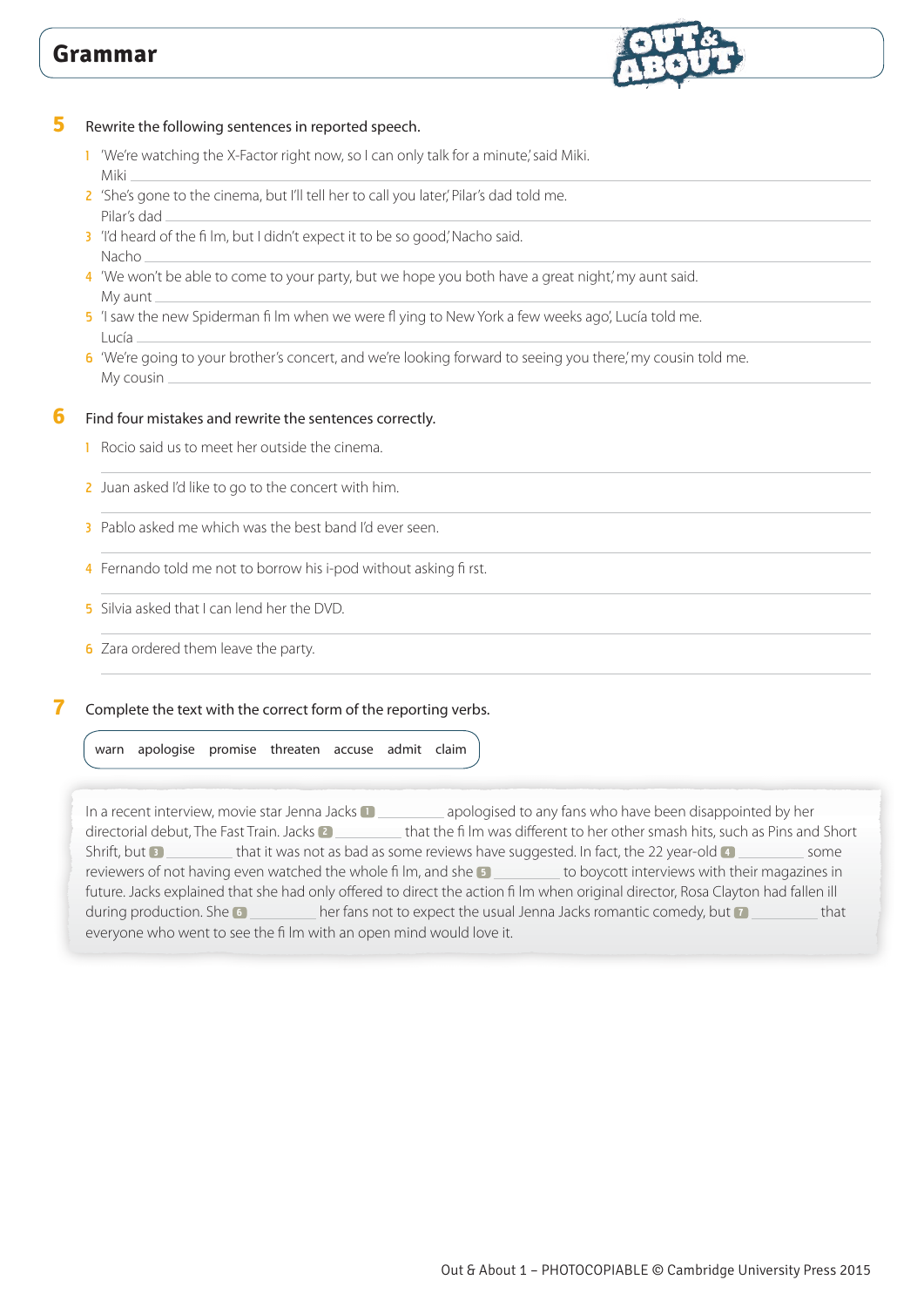

# Conditionals

#### **1** Read the sentences. What kind of conditional are they? Write 0, 1st, 2nd or 3rd.

- 1 You'll be late for school if you don't hurry up.
- 2 If you leave milk out of the fridge, it goes off.
- 3 I wouldn't have come to this party if you hadn't convinced me to come.
- 4 If I have time this evening, I'll call you.
- 5 The journey wouldn't have taken three hours if there hadn't been so much traffic.
- 6 If you don't water this plant every day, it dies.
- 7 I would probably take a break if I was tired.
- 8 If I had my camera, I'd take a few photos.

#### **2** Choose the correct options.

- 1 If I *go / went* on a long business trip, my mother gets really worried.
- 2 What *will / would* you do if there was no electricity?
- 3 I won't touch your computer if you *don't want / didn't want* me to.
- 4 I wouldn't have gone to the concert if you *hadn't given / don't give* me free tickets.
- 5 If you don't want to come, I *'ll go / go* by myself.
- 6 He wouldn't text you so often if he *didn't / doesn't* like you.

#### **3** Complete the sentences with the correct form of the verbs in brackets.

#### **Zero conditionals**

- 1 If you \_\_\_\_\_\_\_(forget) to take your umbrella, it always \_\_\_\_\_\_\_(rain).
- 2 If you \_\_\_\_\_\_\_\_ (not drink) water, you \_\_\_\_\_\_\_\_ (get) thirsty.

#### **First conditionals**

- 3 Your mum \_\_\_\_\_\_\_\_\_\_ (not be) pleased if you \_\_\_\_\_\_\_\_\_\_ (splash out) on those shoes.
- 1 If you <u>Command (look after</u>) your little brother, I (buy) you that new jacket.

#### **Second conditionals**

- 5 If I (have) more time, I (take) more exercise.
- 6 If my parents \_\_\_\_\_\_\_\_\_\_(have) a holiday home in the mountains, I \_\_\_\_\_\_\_\_\_\_\_ definitely \_\_\_\_\_\_\_\_\_(take) advantage of it.

#### **Third conditionals**

- 7 | \_\_\_\_\_\_\_\_\_ (believe) him if you \_\_\_\_\_\_\_\_\_\_ (not tell) me he was lying.
- $\frac{1}{8}$  If I  $\frac{1}{8}$  (see) her at school, I  $\frac{1}{8}$  (speak) to her.

#### **4** Complete the sentences with the correct form of the verbs in brackets.

- $\blacksquare$  If she had told me to wait,  $\blacksquare$  (take) a seat.
- 2 If you smack Jane, I (tell) Mum.
- 3 I wouldn't have walked to school if I \_\_\_\_\_\_\_\_\_ (know) it was going to rain.
- 4 If you \_\_\_\_\_\_\_\_\_ (write) in pencil, you can correct your mistakes more easily.
- 5 I'm sure your dad would tell you the truth if you \_\_\_\_\_\_\_\_ (ask) him.
- 6 If these don't fit,  $I_{\text{max}}$  (try on) another pair of jeans.

#### **5** Rewrite the sentences with the words in brackets so that they have the same meaning.

- 1 We'll go out for dinner on Friday if Ben gets back from his trip on time. (unless)
- 2 We'll go to the beach tomorrow if my mum lends me her car. (provided)
- 3 I'll be allowed to go to the party if I do all my homework. (as long as)
- 4 I'll speak to you in English if you speak to me in Spanish. (condition)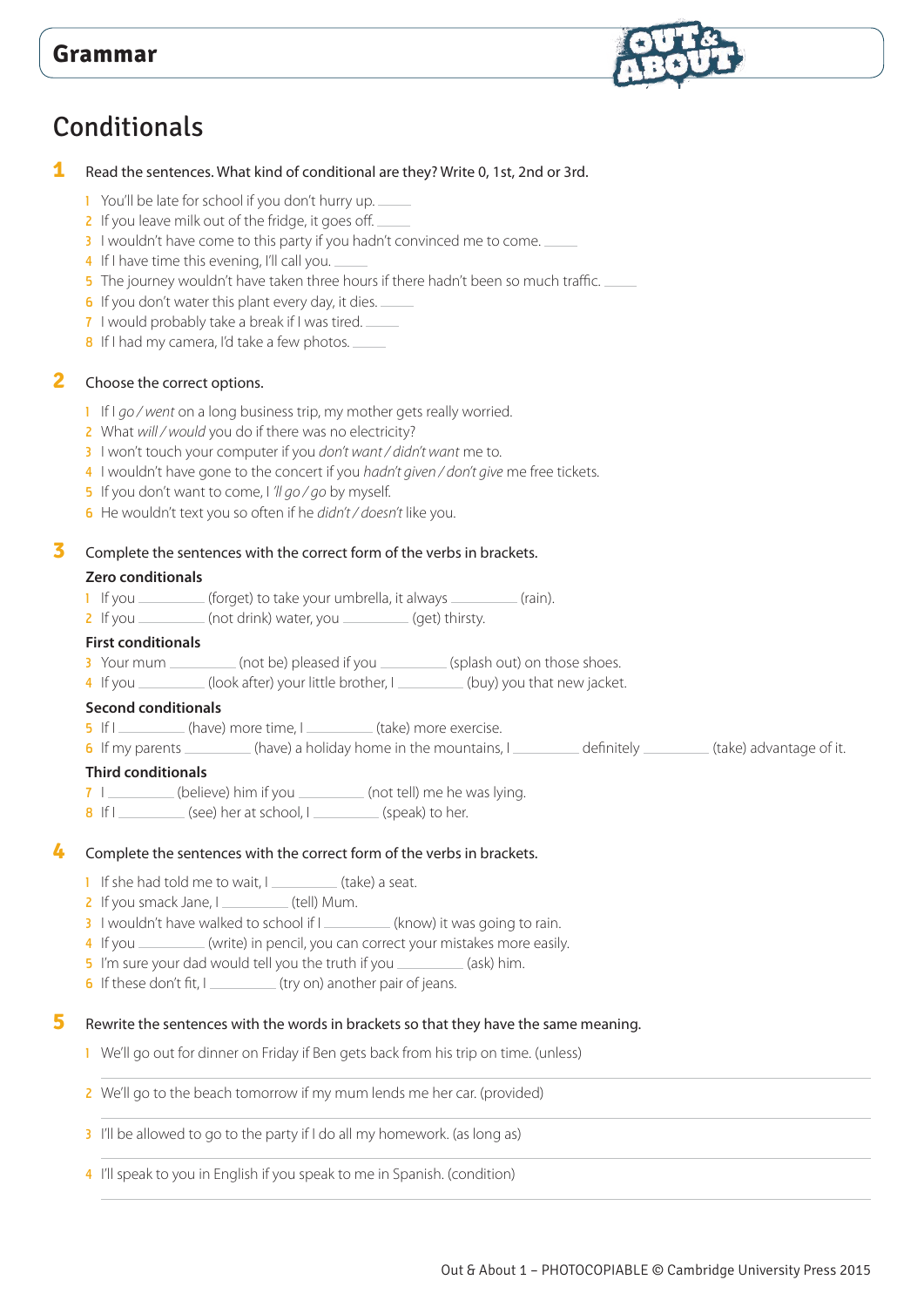

#### **6** Correct the sentences.

- 1 As long you take a taxi, you'd be at the airport at 11 o'clock.
- 2 If you'll press this button, the engine starts.
- 3 I take a photo of you if you put that hat on.
- 4 If you concentrated on your homework, it won't take you so long.
- 5 Will you do it by yourself if I'll show you how to do it?
- 6 If I don't have a snack in the morning, I would get hungry before lunch.
- 7 If you had looked after your school bag, it wouldn't break.
- 8 You'd feel better unless you took more exercise.

#### **7** Write conditional sentences.

- 1 **Zero:** If / teenagers / shake hands / in my country / they / be considered / very formal
- 2 **Third:** If / you / tell / me earlier / I / be / able / help you
- 3 **Second:** If / Sarah / go away / to France for a year / Rob / forget about / her
- 4 **First:** If / you / eat / crisps now / you / not eat / your dinner later
- 5 **Second:** Greg / be / your best man if / you / ask / him
- 6 **Third:** They / break up sooner / if / Anna / not cover up / the affair

#### **8** Complete the second sentence so that it has the same meaning as the first.

- 1 John was able to fix my computer because he's an expert. John wouldn't have .
- 2 You are always interrupting me so I won't be able to finish this. If you don't .
- 3 OK, I agree to make dinner but you have to buy the food. I'll .
- 4 I don't speak any French because I don't live in France. I'd be able to
- 5 I'm sorry I didn't call you but I was really busy. If I hadn't \_
- 6 I didn't pass my exams because I didn't study enough. If I .
- 7 You're not free tomorrow so I won't call you. I'd call .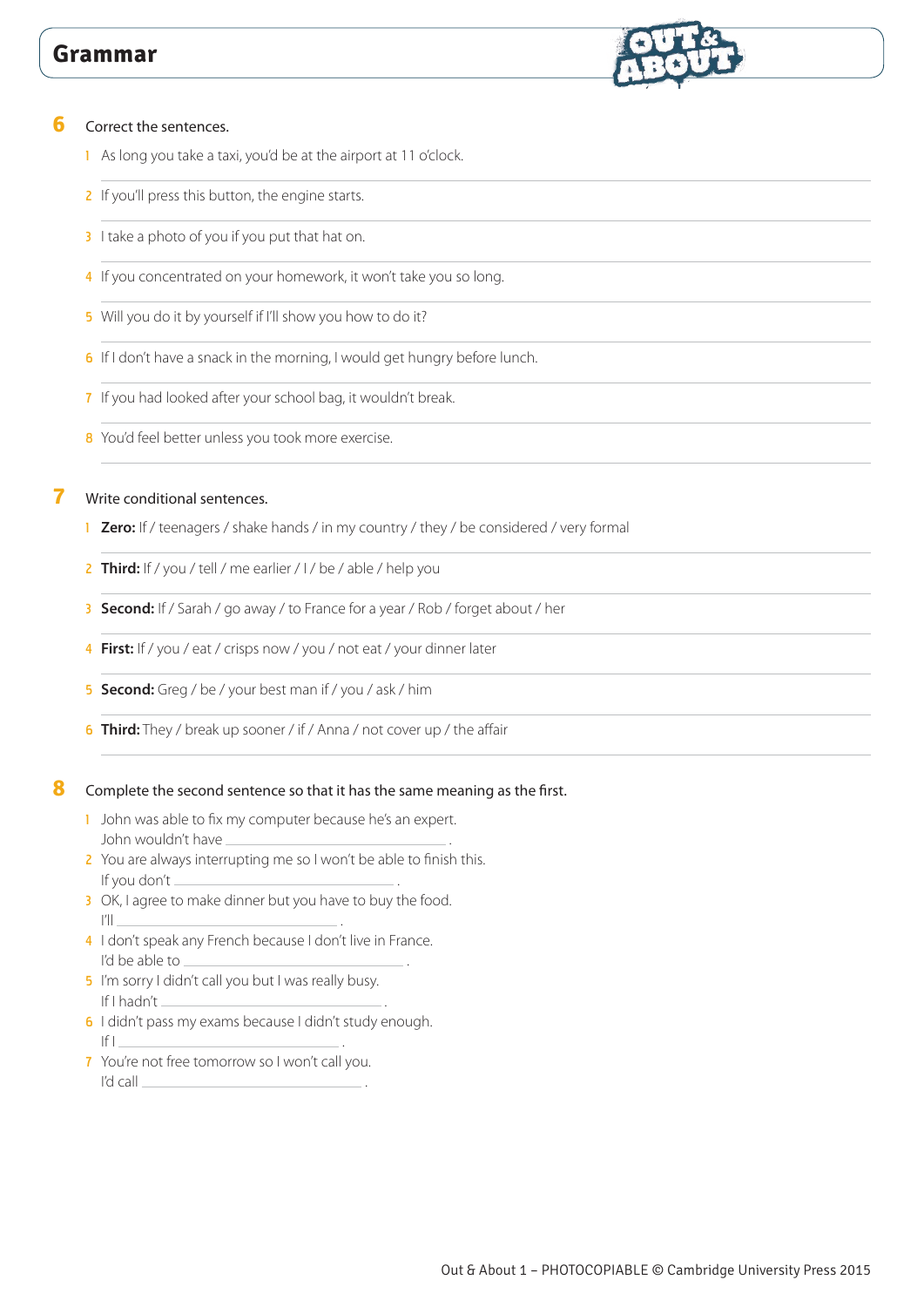

## Passive / to have / get something done

**1** Complete the sentences using the passive form of a verb from the list and the tense given in **bold**.

giv tell (x2) bring on hit advise describe

- 1 Are you OK? I heard you had an asthma attack yesterday. Yes, thanks. The attacks **are are brought on by pollution, and yesterday it was really bad. (present simple)**
- 2 What happened to your arm? I **interest and broke it. (past simple)**
- 3 You look worried. Are you OK?
- No. I <u>see the results of my blood test this afternoon</u>. **(going to)**
- 4 Why are you angry at your granddad? He's not very well.
- I know, but he **the superiories of give up smoking, but he hasn't.** (**present perfect**)
- 5 Any news about the woman who was bitten by a wild dog? Her condition **and all as serious**, but improving. **(present continuous)**
- 6 Why did you miss your medical check up this morning? I **I** the appointment was at 11.30, not 10.30. (past perfect)
- 7 Is your mum OK now? I heard she's been ill for months. Yes, thanks. She **the wrong tablets by the chemist**, but she's ok now. **(past continuous)**

#### **2** Complete the sentences with the present or past passive form of the modal verb and the verb given.

- 1 The doctor said these tablets \_\_\_\_\_\_\_\_\_\_\_ after you've eaten. *(must / take)*
- 2 I suppose he same by the exams he had last week. *(might / stress out)*
- 3 Diabetes , only controlled. *(can't / treat)*
- 4 You about the side effects of the treatment. *(should /tell)*
- 5 Scientists are confi dent a cure for the common cold in the next few years. *(will / fi nd)*

**3** Answer these health questions with the passive form using the information and verb given.

- 1 How many people suffer from mental health problems? (One in four / think)
- 2 How many people in Spain are obese? (One in six / believe)
- 3 What is the most infectious disease (malaria / consider)
- 4 What is the number one cause of death around the world? (heart disease / say)
- 5 How many people in the world are living with HIV? (34 million / estimate)
- 6 Which is the healthiest country in the world? (Japan / think)

#### **4** Reorder the words to make questions. The answers are provided to help you.

1 World Earth Day / day / on / observed / which / is

|                                                                   | April 22nd   |
|-------------------------------------------------------------------|--------------|
| 2 held / the / where / Earth Summit / first / was                 |              |
|                                                                   | 2 Stockholm  |
| 3 as / second / gas / greenhouse / known / the / what / is        |              |
|                                                                   | 2 Methane    |
| 4 much / wasted / by / average / how / food / the / European / is |              |
|                                                                   | . ? 95-115kg |